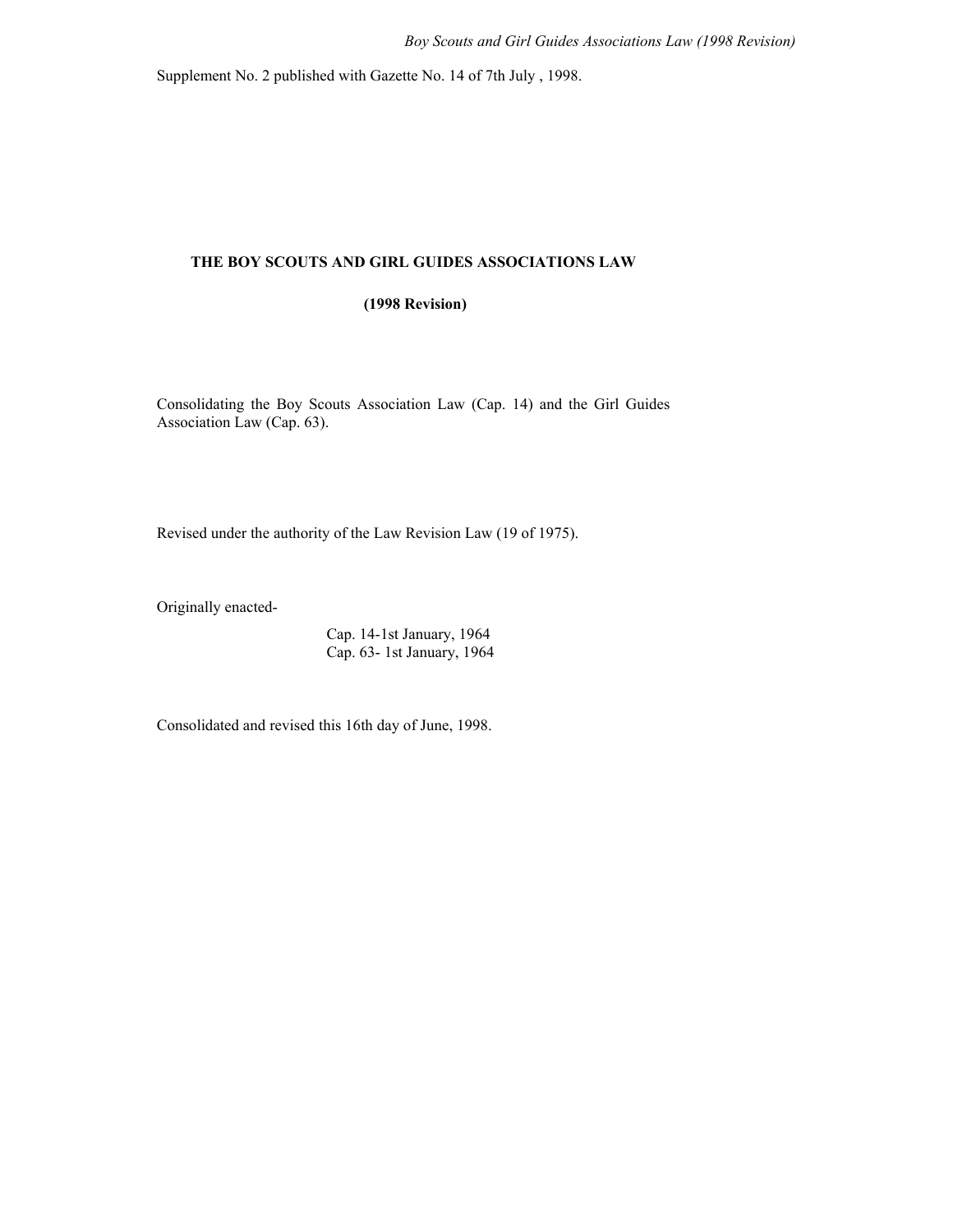*Boy Scouts and Girl Guides Associations Law (1998 Revision)*

2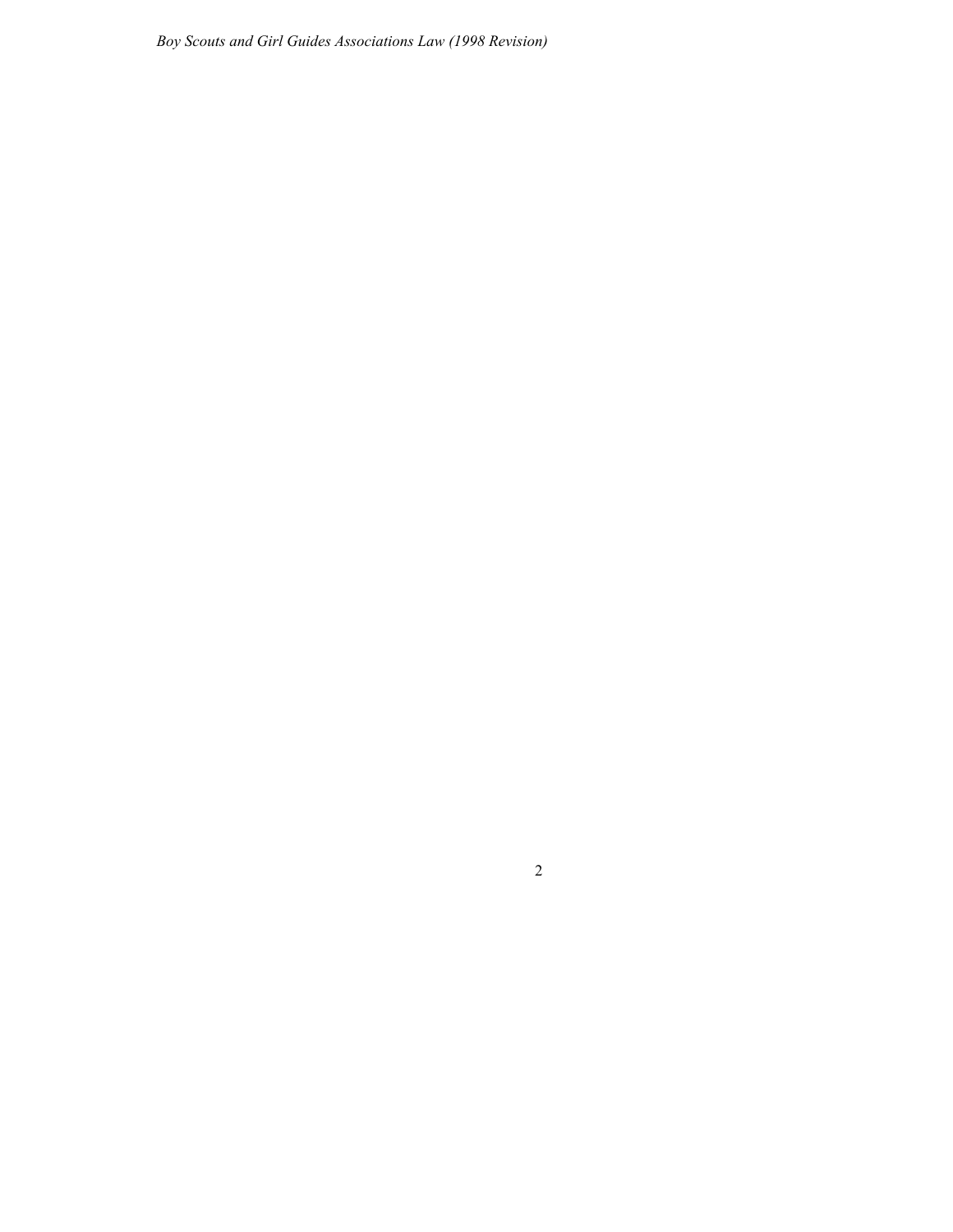## **BOY SCOUTS AND GIRL GUIDES ASSOCIATIONS LAW**

## **(1998 Revision)**

# **ARRANGEMENT OF SECTIONS**

- 1. Short title
- 2. Definitions
- 3. No unauthorised person publicly to wear, etc., any badge, etc.
- 4. Members not to exercise or enforce authority otherwise than in accordance with bye-laws and rules
- 5. Illegal for any person to form, organise or work with corps or body without due authority
- 6. Offences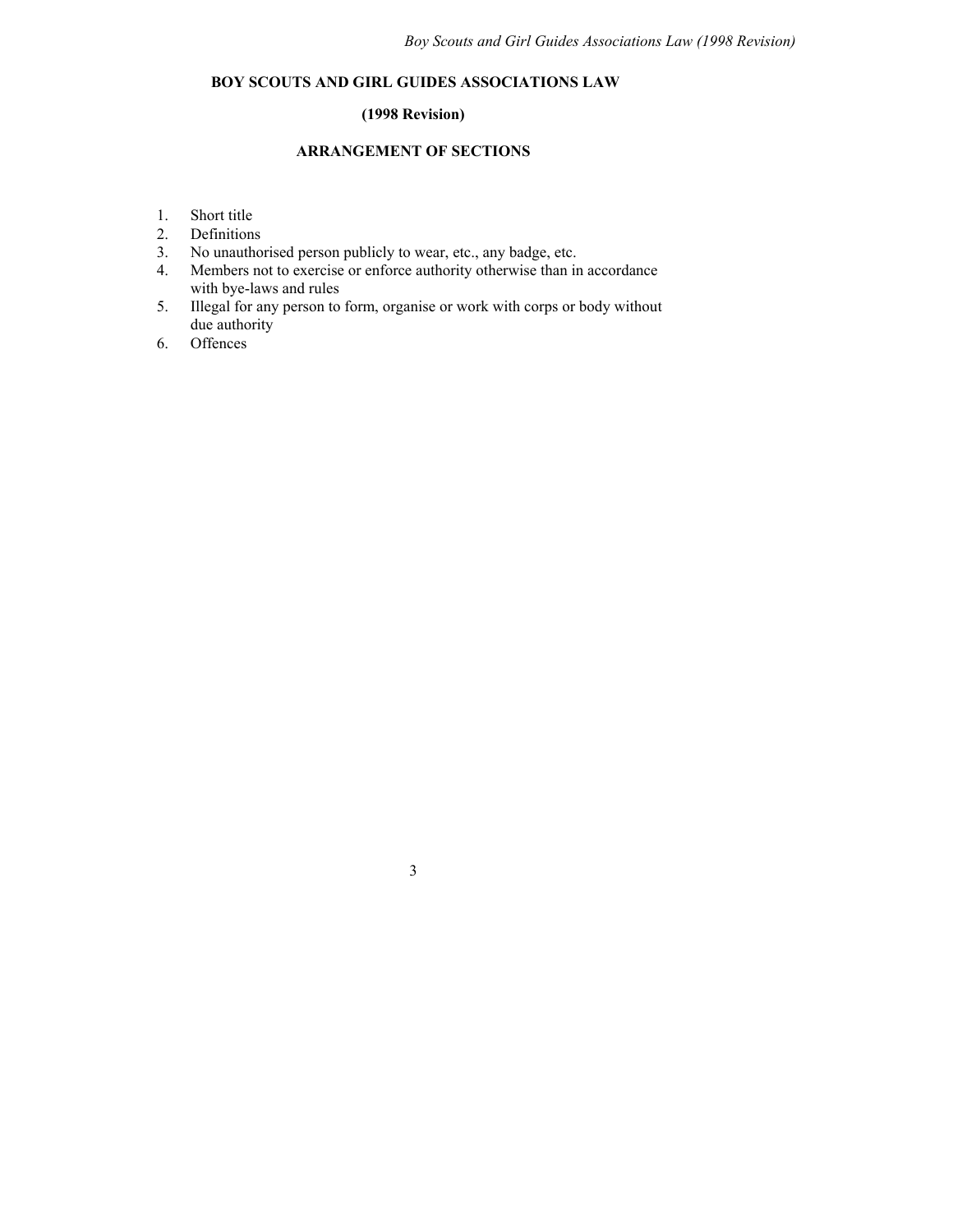*Boy Scouts and Girl Guides Associations Law (1998 Revision)*

4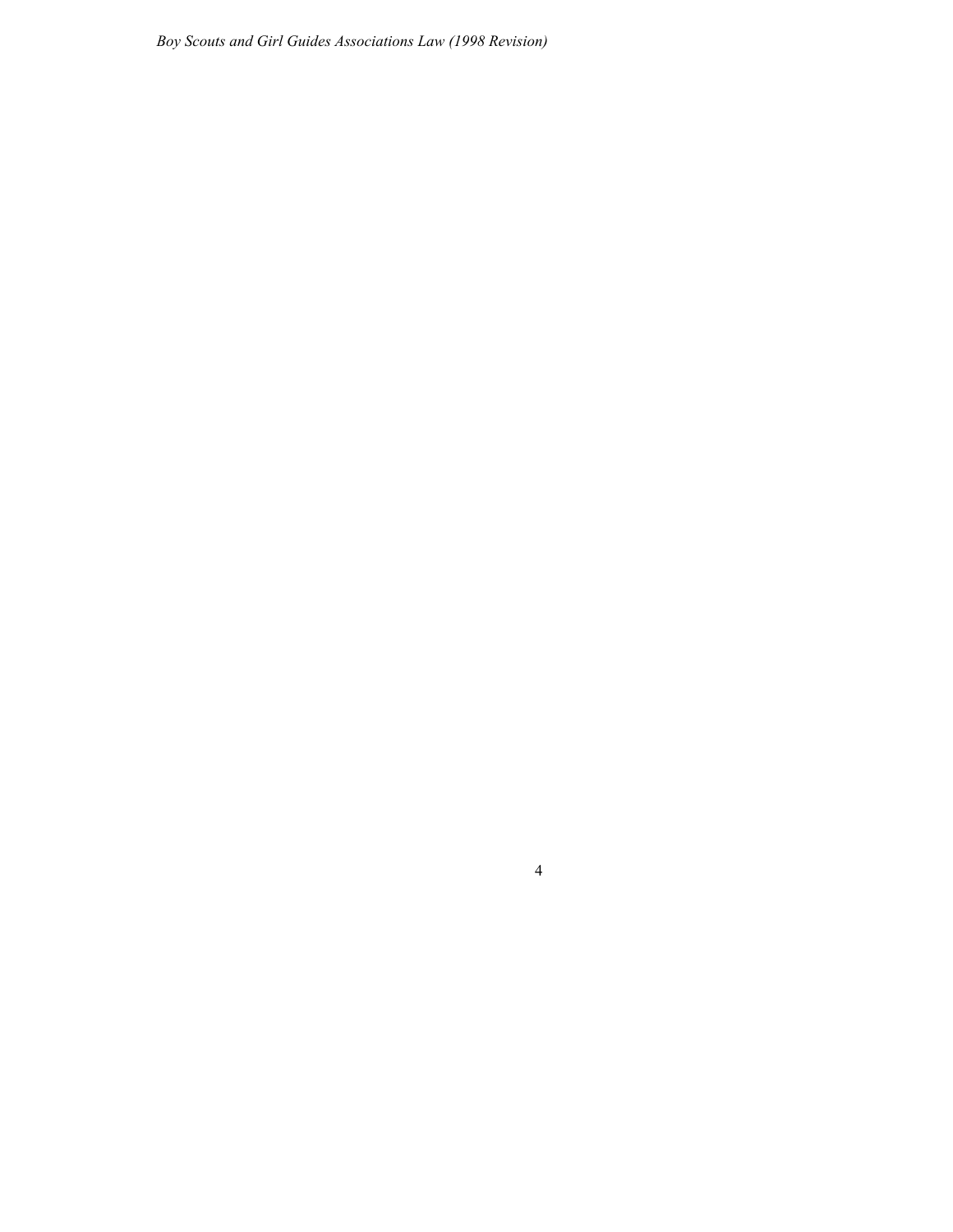#### **BOY SCOUTS AND GIRL GUIDES ASSOCIATIONS LAW**

#### **(1998 Revision)**

1. This Law may be cited as the Boy Scouts and Girl Guides Associations Law (1998 Revision). Short title

2. In this Law-

"Association" includes the Boy Scouts Association incorporated under the Royal Charter granted on the 4th January, 1912 and the Girl Guides Association incorporated under Royal Charter granted in the year 1923; and

"member" means a boy scout or girl guide recognised as such under the constitution, bye-laws or rules of an Association, and includes all officers of that Association.

3. No person, not being under the bye-laws or rules of an Association duly authorised and entitled so to do, shall publicly wear, carry or bear any uniform, badge, token or emblem which, under the said bye-laws or rules, are specifically adopted for use under the authority of that Association in such style or manner as to convey an impression that such person is, under the said bye-laws or rules, entitled so to wear, carry or bear such uniform, badge, token or emblem.

4. No member shall seek or attempt by virtue of wearing any uniform, badge, token or emblem of an Association, or uniform, badge, token or emblem purporting or appearing to be such, to enforce or exercise authority otherwise than in accordance with and as authorised by the bye-laws or rules of that Association.

5. No person shall form, organise, work in connection with, or be concerned in forming, organising or working in connection with any corps or body which, without due authority granted under Royal Charter of an Association, claims or purports to be members or otherwise to be connected with such Association or which hold themselves out as, or pass themselves off as members or as otherwise connected with such Association.

6. Whoever contravenes this Law is guilty of an offence and liable on summary conviction to a fine of twenty dollars and in default of payment to imprisonment for one month.

No unauthorised person publicly to wear, etc., any badge, etc.

Members not to exercise or enforce authority otherwise than in accordance with byelaws and rules

Illegal for any person to form, organise or work with corps or body without due authority

Offences

5